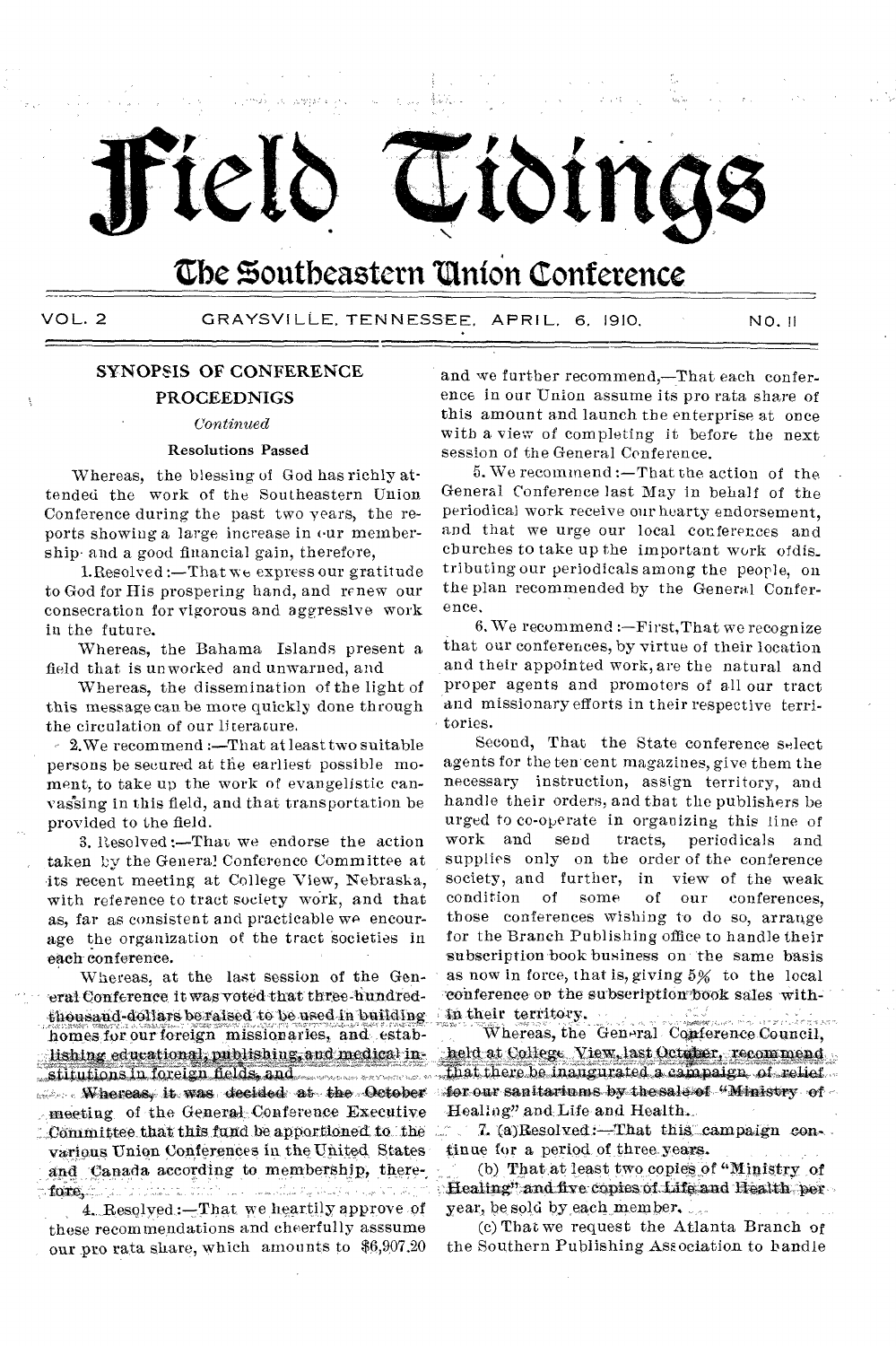the book for distribution, billing at the full retail price.

(d) That care be taken to incur as little expense as possible in the handling of the book so that the returns from its sale be as large as possible.

(e) That •the Union and local conference, executive committees be directly responsible for advancing the compaign, and that all other workers assist as far as their work will enable them.

(f) That the proceed& of the campaign in Florida be voted to-the Florida Conference Sanitarium interests and in the rest of the territory to fiat, Graysville and Altanta Sanitariums in proportion to their respective needs as shown at this time by their balance sheets.

Whereas, The name of the legal corporation which now holds title to the Southern Training School in confusing,

8. Resolved :—That the charter of said corporation be amended by the substitution of the name, "Southern Training School of S. D. A. (incorporated)," for the name, "Southern Union Conference Educational Ass'n of S.D. A."

Recognizing the need of more effective organization in the educational department of the Union and the need of maintaining a continually advancing standard of educational work,

9. Resolved: $-(a)$  That this Union invite the Southern Union Conference to unite with it in conducting a four weeks summer school at the Training School in Graysville.

(b) That each conference, as far as consistent, be asked to plan for the attendance of the educational superintendent of the conference, as well as the prospective teachers.

(c) That the conferences in each Union be asked to share the expense incurred in the conduct of the school, such as salary of instructors, railroad fare, etc. pro rata according to the number of persons sent.

## The eleventh meeting of the Conference

Was held in the Seventh-day Adventists Church, colored, 209 Greensferry Ave, This meeting was held there since the conference was to consider items in the interest of the Negro Mission Department. After singing, Elder M. C. Strachan led in prayer. .

Several hours were devoted, very profitably, to the presentation of different phases of the work for this people. There are upwards of 3, 000,000 negro people within the borders of the Union mission; Florida having 230,000, Tennessee 240,000, South-Carolina 722,000, North Carolina 629,000, and Georgia 1,000,000, with less than 400 belivers.

The following officers were duly elected for this department :

Union Superintendant,—Elder Chas. Thomson.

Secretary and Treasurer,—R. T. Dow sett. Field Secretary,—M. C. Strachan.

Executive Committee :-Chas. Thompson, R. T. Dowsett, M. C. Strachan, Superintendents of the Local Negro Missions within the Union, and Sydney Scott, J. W. Manns, William Maynor, and R. L. Williams.

The committee on resolutions presented the following recommendations which were unanimously passed:

Whereas, At the last session of the General Conference a North American Negro Department-was organized for the purpose of fostering and developing the work of the Third Angel's Message among the colored people, and the following was suggested as a plan of organization.

(a) That the work for the colored people in the Southern, Southwestern and Southeastern Union Conferences be organized on a mission basis in each union.

(b) That as the work develops, local missions may be organized in these Union missions.

(c) That a strong effort. bemade to quickly place the truth of the message before the colored people of the South in the most effective ways, especially by the use of suitable literature, evangelistic work, and mission schools, therefore,

1 Resolved:—That we heartily concur in this action of the General Conference, and adopt the plans suggested as a working basis.

2. Resolved :—That we approve of the action of the Southeastern Union Conference Executive Committee in organizing a Union Mission and local missions in this conference.

3. Resolved :—That we approve of the plans adopted at a meeting of the North American Department, held at Huntsville, Ala. Sept. 28,- 29,1909.

4. Resolved :—That we approve of the plans concerning this Department, passed at the meeting of the General Conference Executive Com-

mittee, held at College View, Neb., October, 1906. Whereas, The Gospel Herald is the organ of the department, and is to be enlarged and better adapted to our work, therefore,

5. Resolved :—That we plan to largely increase its circulation by encouraging all families of our colored people to subscribe for it.

6. Resolved :—That we urge all our colored people to be faithful in payment of tithes and offerings that they may share in the blessings promised to those who render to the Lord his own, and that much needed funds may be received with which to advance the work of the Lord.

7. Resolved :— That we invite all our people to participate in the raising of the \$300,000 fund, contributing as liberally as possible, and thus have a part in assisting and building up the work in other lands.

. 8. Resolved :—That all. churches of our colored people be urged to engage actively in the sale of the book, "Ministry of Healing," being sold for the relief of our sanitariums, and that they endeavor to sell six books per mem-

 $\dot{2}$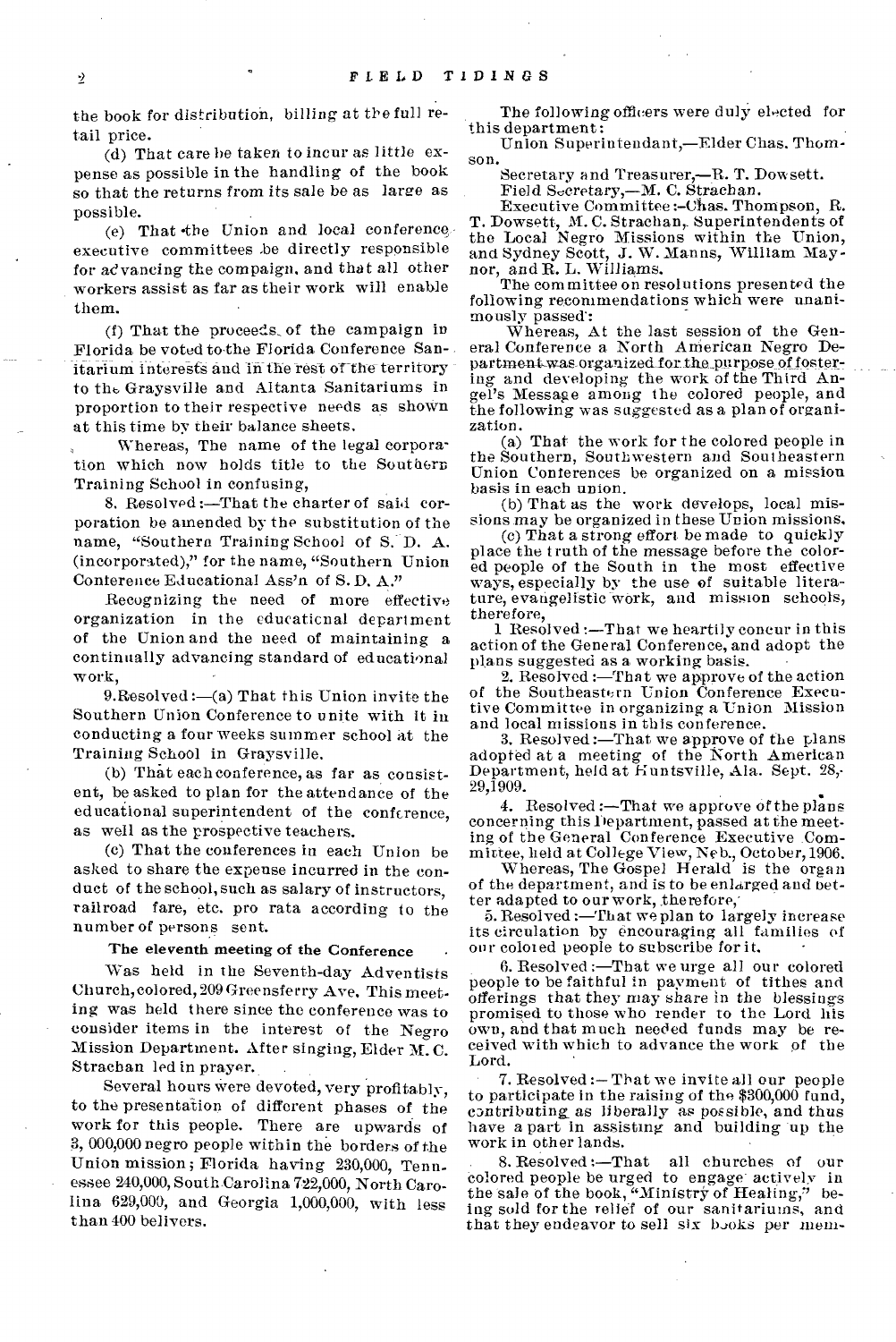ber during the next three years, and five copies of Life and Health be sold each year for the same purpose, and that *all* funds thus obtained be used for our colored sanitariums.

Whereas, There is a dearth of laborers with which to carry forward our work among the colored people, therefore,

9. Resolved: That we do our utmost in securing consecrated young people to attend the school at Huntsville, Ala., that they may be trained for active missionary work.

10. Resolved :—That we invite the Southern Union Negro Mission to unite with the Southeastern Union Negro Mission in holding a colored teacher's institnte at the Oakwood. Training School, at a convenient time this summer.

11. Resolved :- That our ministers, Bible workers, mission school teachers, and all other employees put forth an earnest effort to make the work self-supporting as far as possible.

#### Southeastern Union Conference Association

According to appointment, the Southeastern Union Conference Association held its first meeting in the Seventh-day Adventist Church, 507 East Fair St., Atlanta, Ga., Tuesday, January 11, Elder Chas. Thompson in the chair.

Upon the motion of L. A. Hansen, duly supported, the nominating committee for the Southeastern Union Conference was authorized to act as the committee for nominations for this Association.

Daring the second mee<sup>ting</sup> which was held Friday, 3 P. M., January, 14. A constitution was duly adopted.

The following persons were elected to. the respective offices named i

Presi lent—Elder Chas. Thompson,

Vice President—R. W. Parmele.

Secretary & Treasurer—R. T. Dowsett.

Other members :- G. W. Wells, C. B. Steph-

enson. T. II. Jeys, and P. G. Stanley.

On motion the Association adjourned sine die.

#### Report on Distribution of Labor

Recommendation 1. That Elder Sidney Scott make North Carolina his field of labor.

2.1 hat Elder M. C. Strachan take the place made vacant by the removal of Elder Scott, with the understanding that the Union Conference may call him for the discharge of other duties as they may direct.

Report was adopted.

R. T. DowsErr, *Secretary.* 

### CANVASSERS OF GOOD COURAGE

2. 法典公司 聚

The Canvassing work in Georgia is progressing ricely. The follwing places were recently-•,,,visited by the state agent, Dixie, Fitzgerald, Cey- $\frac{4.44}{4.4}$ . We can consider the cap variation of  $\frac{1}{4}$  . IN THE FIELD: seem to be of good courage and determined by the good.Sheperds' help to press forward into the Ivork and carry the' warning to those who know it not.

At Macon, Mar. 5th, a lady began to keep the Sabbath as a result of reading "Daniel and the Revelation" sold her recently by one of our canvssers.

All praise to the Lord of honsts for this,

and may He send forth laborers to carry the message to all who know it not "Blessed is that servant whom his Lora when<br>he cometh shall find him se doing." find him so, doing." This is, "giving meat in due season" Matt.  $24;45$ , 46. This third angle's message is meat for this season. The Lord is calling for those who are of willing mind to go forth and do their part to "bind up the law, seal it among the disciples." Who of my brethern will respond to the call?

The empire state of the South is as good place as any to canvass, it is a field in which there are many who will gladly hear the mes-<br>sage. We long to see the lewels gathered togeth-We long to see the jewels gathered together. Let's finish the work, my dear fellow workers, and go home to our Father's house.

W. S. FULBRIGHT.

### MISSIONARY VOLUNTEER ITEMS

 $\star$ 

W anted,—To correspond with every you ng person in our Union Conference who is not taking the Reading Course. you who are not taking it are missing much. Please write AT ONCE to me or the Missionary Volunteer Secretary in your conference for details.

In another part of this paper we are giving you a report of the Missionary Volunteers of this Union for the quarter ending Dee. 31, 1909. The reports are getting better each quarter, but there is still room foc improvement. Will you not ask the Lord to make you more faithful, the present quarter, than you ever have been?

Have you seen the TEMPERANCE number of the INSTRUCTOR, JUST FROM THE PRESS? It is'splendid, the best number ever published. The temperance reform demands the support of every Christian. Everywhere we should present to the people the principles of true temperance. This excellent paper will help us to act our part in this great work of reform. Will you not decide JUST. NOW to order some for missionary purposes and to sell? Regular agent's rates are given.

"We want to lead our young people to give their lives to the work of this cause. We must give them such a view of the great work that they will not think of spending their lives as "hewers of wood and drawers of water" for the Gentiles. We must help them to see that this movement outweights all other movements in .the world, and impress this upon their minds so that they will spurn all allurements of the world and choose to devote their lives to this giorious work of God. -A. *G. Paniels.*"

*MRS. HELEN<sub>.</sub>D. DOWSETT.* 

## k

 $\star$ 

I am thankful to be able to send in a larger report than I have been sending in for several Tweeks. I had the pleasure last week, of labor-<br>ing with Brother T. J. Lea, in Georgia, a part of the week. Brother Lea is past sixty-one, but is courageous and zealous in the Lord's work as a man of forty. He told me several times with tears in his, eyes, "I am in this work now for the rest of my life". He greatly enjoyed it.